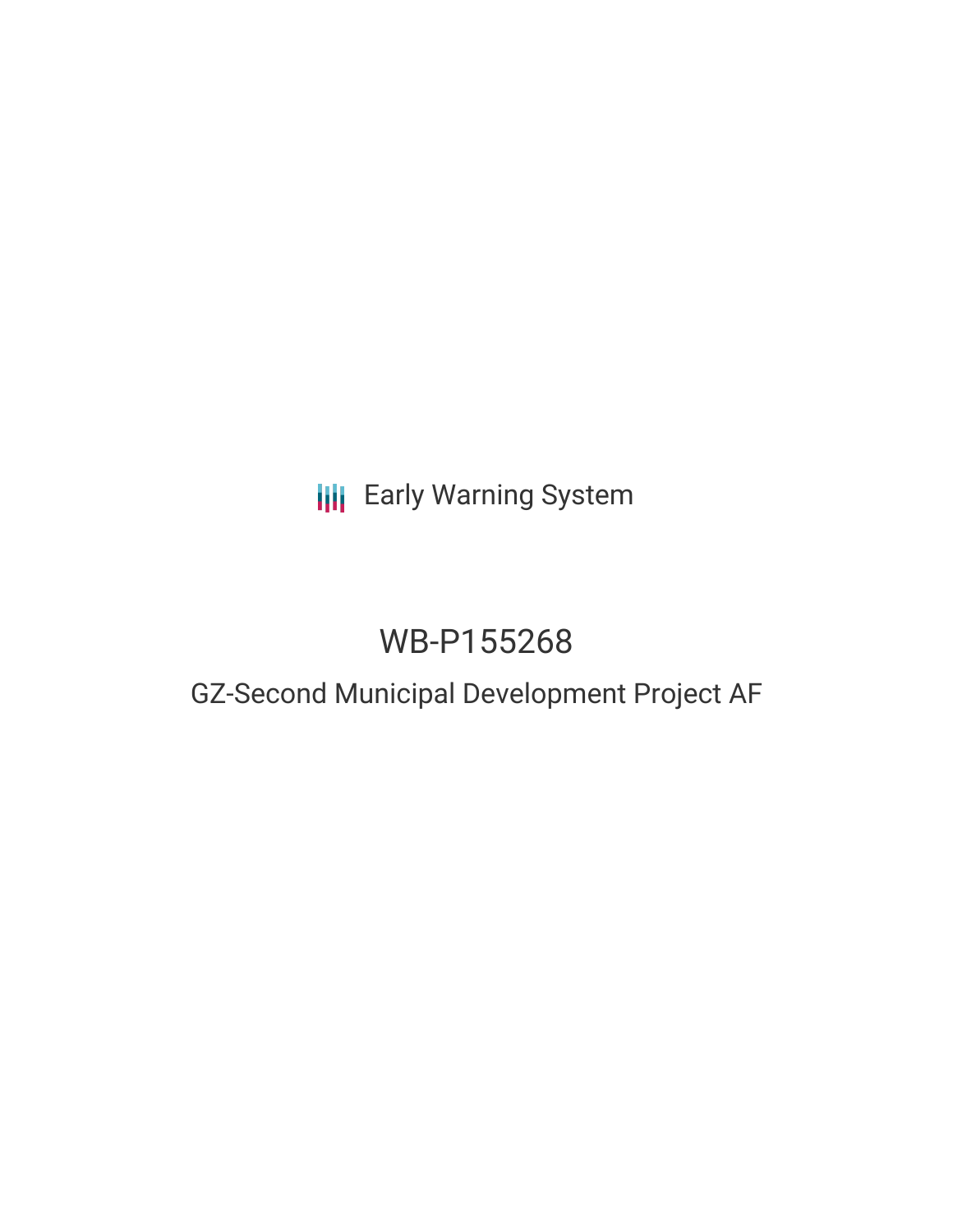

#### **Quick Facts**

| <b>Countries</b>               | Palestine, West Bank, Gaza        |
|--------------------------------|-----------------------------------|
| <b>Financial Institutions</b>  | World Bank (WB)                   |
| <b>Status</b>                  | Active                            |
| <b>Bank Risk Rating</b>        | B                                 |
| <b>Voting Date</b>             | 2016-03-22                        |
| <b>Borrower</b>                | Palestine Liberation Organization |
| <b>Sectors</b>                 | Law and Government                |
| <b>Investment Type(s)</b>      | Grant                             |
| <b>Investment Amount (USD)</b> | $$6.90$ million                   |
| <b>Project Cost (USD)</b>      | $$6.90$ million                   |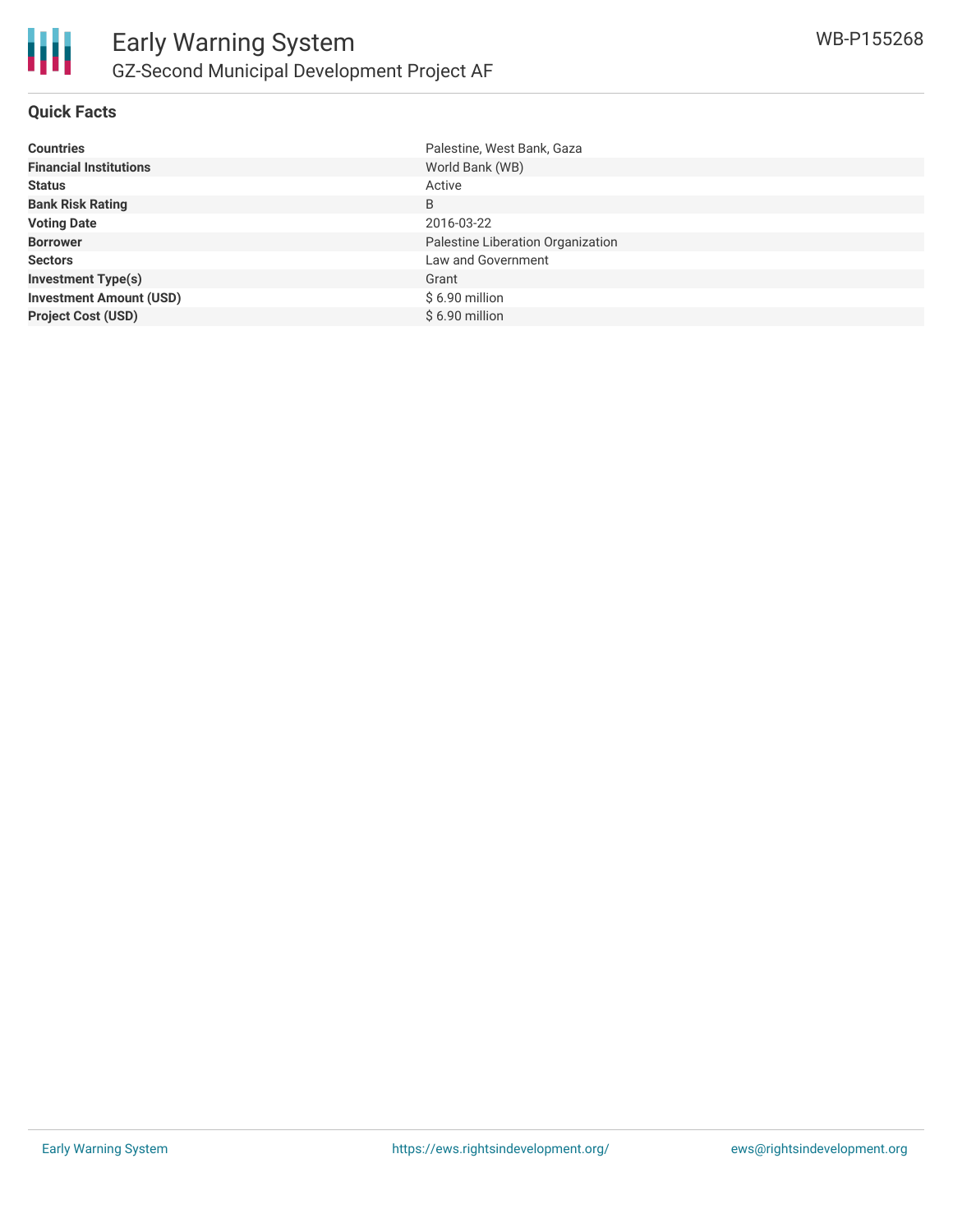



#### **Project Description**

This project finances improvements to the Palestine Liberation Organization's municipal management practices for better municipal transparency and services delivery through five components: i) municipal grants for capital investments, ii) support to municipal innovations and efficiency, and iii) capacity-building for municipalities and the municipal development and lending, iv) project implementation support and management costs, and v) Gaza municipal emergency grants.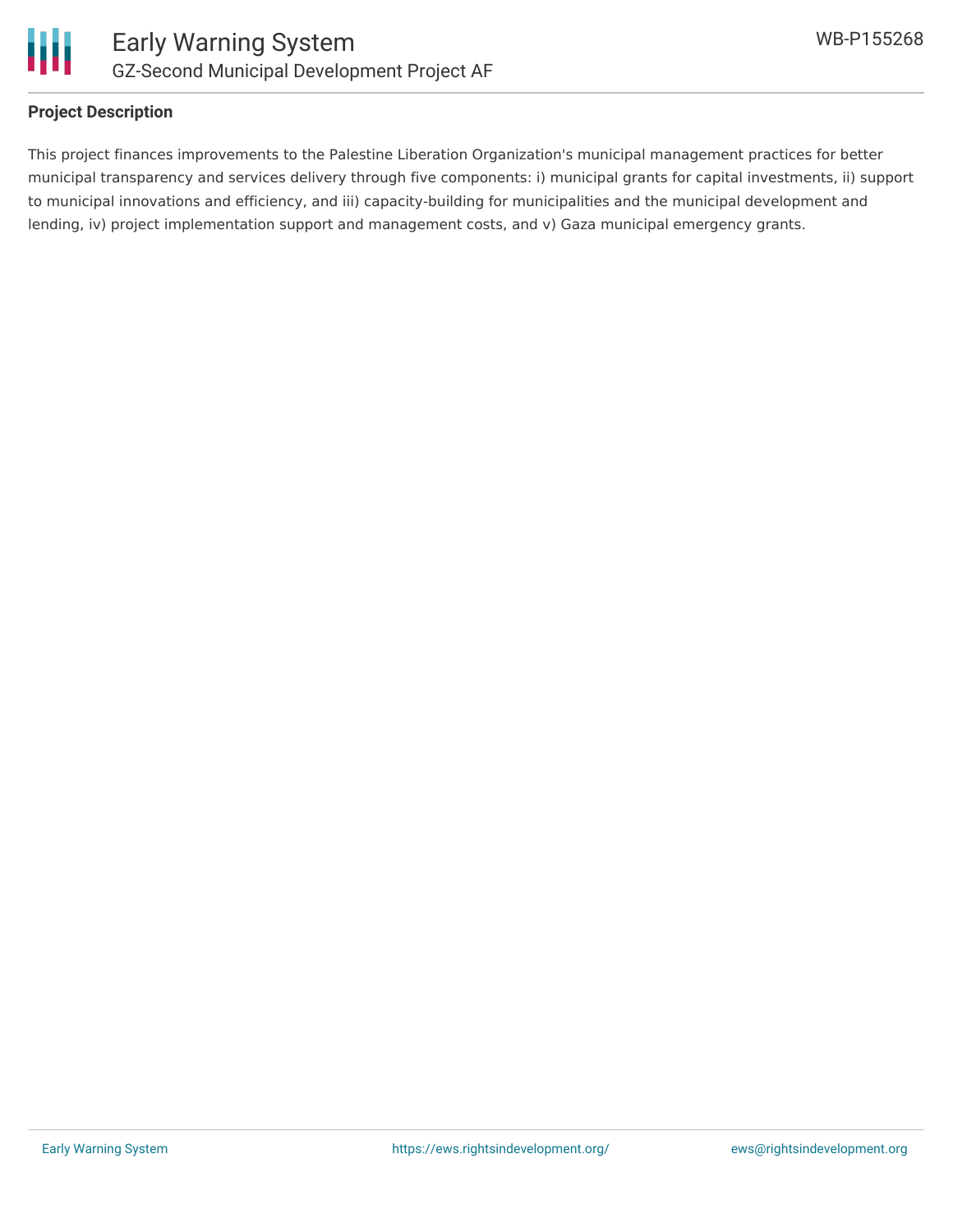

#### **Investment Description**

World Bank (WB)

This project is funded by the World Bank's Partnership for Water and Urban Development in the West Bank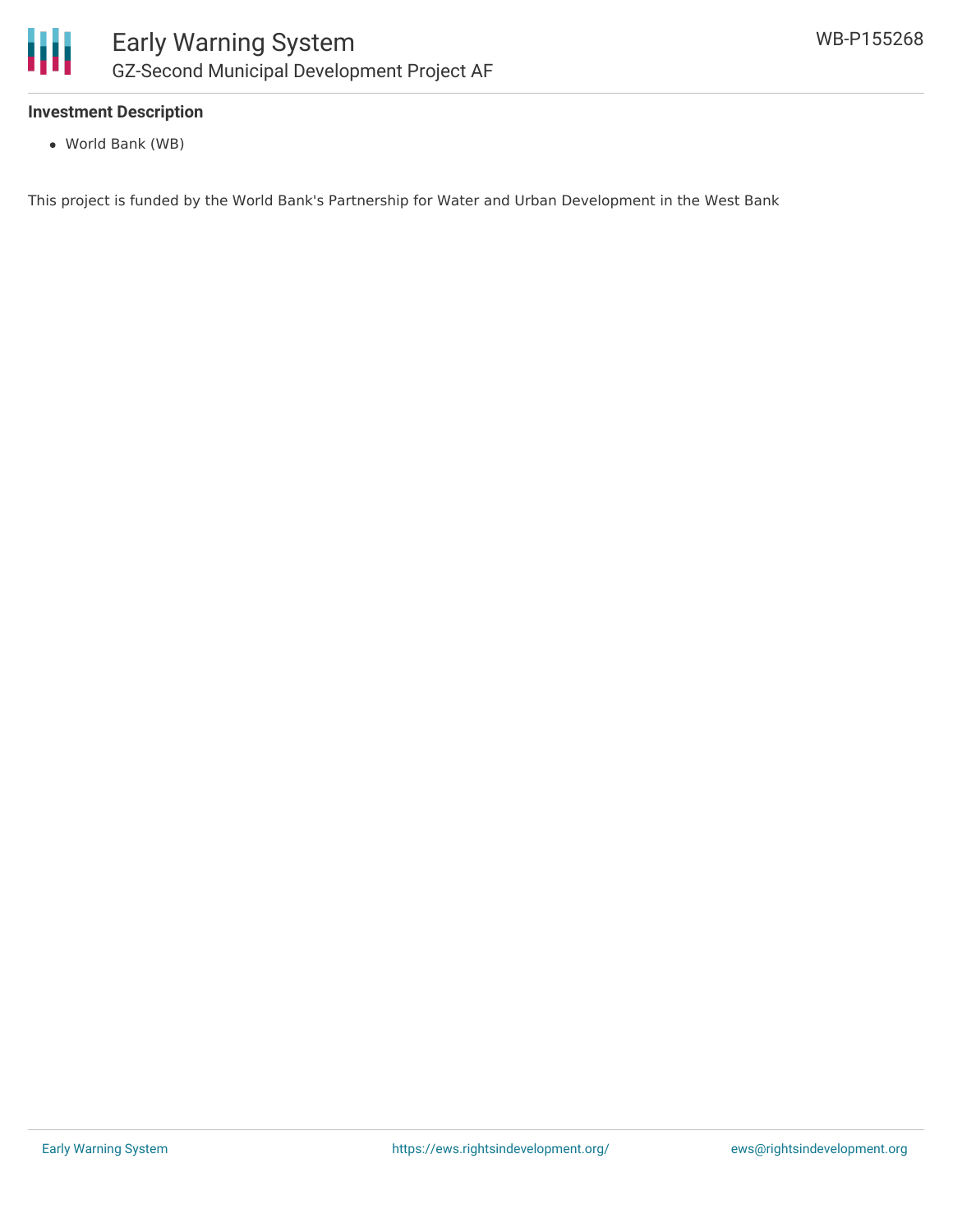

#### **Contact Information**

World Bank Contact: Christianna Johnnides Brotsis Title: Senior Urban Management Specia Tel: 458-9875 Email: cjohnnides@worldbank.org

Borrower/Client/Recipient Name: Palestine Liberation Organization Contact: Laila Sbailh Title: 2973328 Tel: 0599111731 Email: lsbaih@yahoo.com

Implementing Agencies Name: Municipal Development and Lending Fund (MDLF) Contact: Kawasmi Hazem Title: Acting Director General Tel: (970-2) 296-6610, 295-0684 Email: hkawasmi@mdlf.org.ps

#### ACCOUNTABILITY MECHANISM OF WORLD BANK

The World Bank Inspection Panel is the independent complaint mechanism and fact-finding body for people who believe they are likely to be, or have been, adversely affected by a World Bank-financed project. If you submit a complaint to the Inspection Panel, they may investigate to assess whether the World Bank is following its own policies and procedures for preventing harm to people or the environment. You can contact the Inspection Panel or submit a complaint by emailing ipanel@worldbank.org. You can learn more about the Inspection Panel and how to file a complaint at: http://ewebapps.worldbank.org/apps/ip/Pages/Home.aspx.